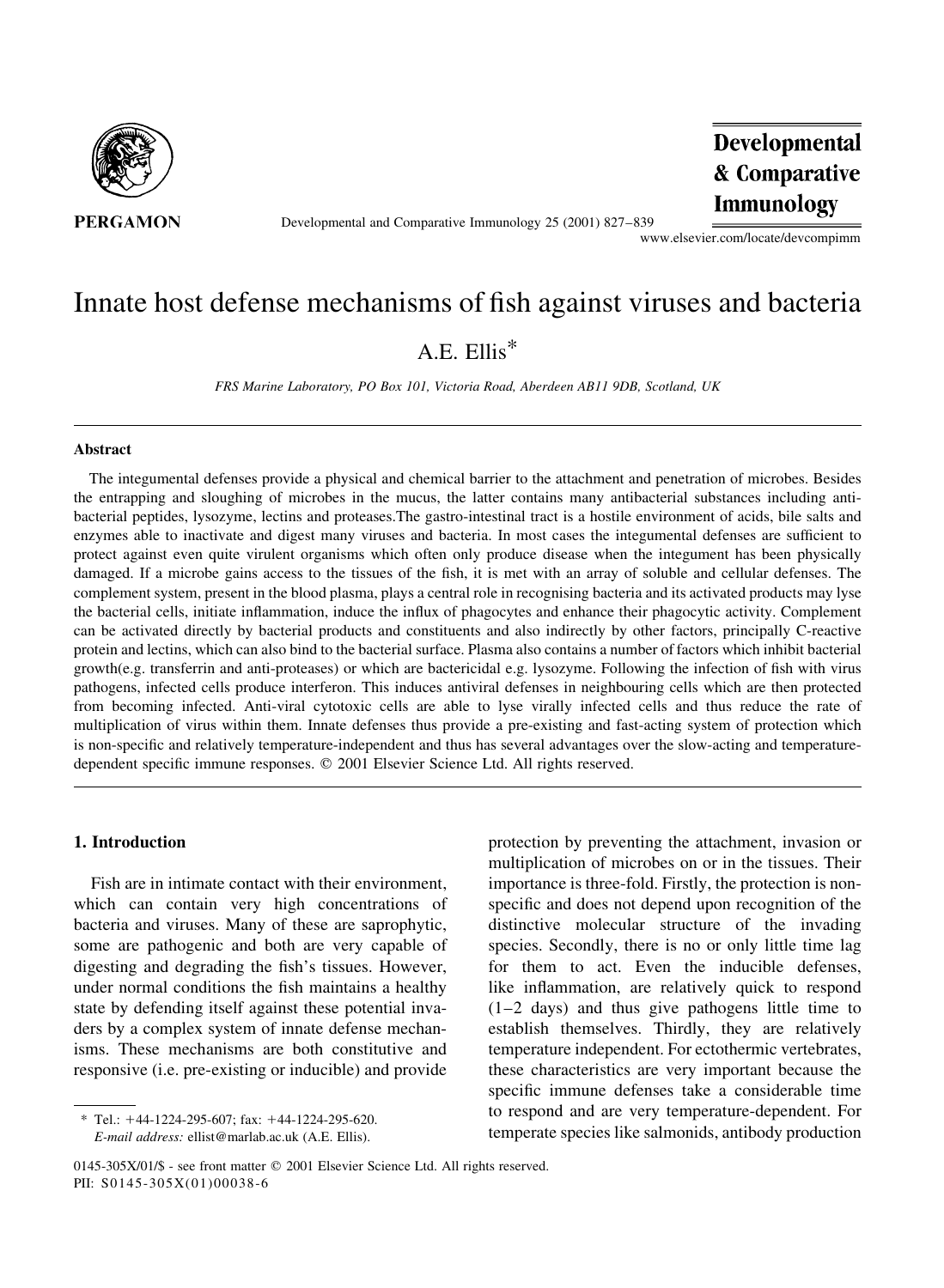takes at least 4–6 weeks even at optimum temperatures and when many pathogens can kill the fish within a few days of infection, the protection afforded by the specific response is important only in previously immunised fish. Thus it is to be expected that the innate defenses might be more important in fish than in endothermic vertebrates and indeed some of them like lysozyme and complement appear to be more potent in fish than in mammals.

## 2. Viral diseases

Viral diseases cause very significant losses in aquaculture. Some viruses mainly affect young fish e.g. Infectious Pancreatic Necrosis Virus (IPNV) in salmonids, while others cause mortality in fish throughout their life e.g. Viral Hemorrhagic Septicemia virus (VHSV) and Infectious Salmon Anemia virus (ISAV). Many fish viral pathogens produce a persistent carrier state in the host. These fish can shed virus into the environment and be a source of infection to other fish. Low levels of virus can often be isolated from the kidney of carrier fish and evidence indicates that some viruses e.g. IPNV, can replicate in and be released from the kidney macrophages without being cytolytic [1]. Little is known about the mechanisms involved in viral carrier states in fish and how the viruses evade the host defenses. The innate defenses against viruses in fish may be categorized as constitutive or responsive. A constitutive innate anti-viral response in fish comprises the action of non-specific cytotoxic cells to virus-infected cells, and a responsive mechanism is interferon production, which is non-specifically inducible by virus infection. In some cases, e.g. defense against the rhabdoviruses, VHSV and IHNV, complement appears to play an essential role in virus neutralization mediated by the specific antibody response. Other constitutive defenses may include factors like lectins (which could bind to glycosylated residues on the surface of viruses), and non-specific lysins (which could lyse the envelopes of enveloped viruses) but evidence for these is lacking in fish. For viruses to replicate in fish cells they first have to attach to the surface of the cell, enter the cell membrane and engage the cell's biochemistry for nucleic acid and protein production. All of these stages will require molecular recognition

and if these are lacking the cell will be refractory to viral replication. Very little is known about virus/host recognition for viral diseases of fish though some progress is being made with VHS and ISA.

#### 2.1. Interferon and Mx proteins.

The type I interferon system is a rapid and powerful antiviral defense mechanism in vertebrates [2]. Interferons (IFNs) are pH-resistant cytokines which are produced by many cell types in response to a viral infection. Viral double-stranded RNA (dsRNA) induces the production of IFN and the synthetic dsRNA polyinosinic polycytidylic acid (poly I:C) is a very potent inducer of IFN. Most viruses produce dsRNA at some time in their replication [3] and it appears that animals have evolved an ability to recognise these molecules and to respond to them by this innate mechanism. In mammals, the mode of action of IFN is to induce the expression in host cells of a number of proteins which inhibit the translation of viral mRNA. These proteins include  $2^{\prime}, 5^{\prime}$ -oligoadenylate synthetase, protein kinase P1 and Mx proteins [4]. IFN-like activity has been demonstrated in a number of fish species [5] but to date neither the protein nor the genes have been isolated. However, the genes encoding the Mx protein have been cloned for several fish species, including rainbow trout  $[6-8]$ , Atlantic salmon [9] and Atlantic halibut [10]. Detection of the expression of Mx gene mRNA by RT-PCR [9] or of Mx protein using labelled antibodies  $[7,8,11]$  have been used as a sensitive method for detection of INF responses in fish.

Production of IFN-like activity and Mx gene/ protein expression in fish has been demonstrated in vitro and in vivo in response to a number of viruses as well as poly I:C (see Table 1). Protection against infection of fish and fish cell lines against several viruses has been demonstrated by injection of, or exposure to IFN-containing serum or supernatants, respectively, (see Table 2).

Rainbow trout appear to have three Mx genes and proteins [6-8] while Atlantic salmon and halibut appear to have two  $[9,10]$ . The molecular weight of the trout Mx proteins is about 70 kDa [8] and of salmon about 76 kDa [11].

Interferon production occurs very rapidly after virus infection (within 2 days in rainbow trout injected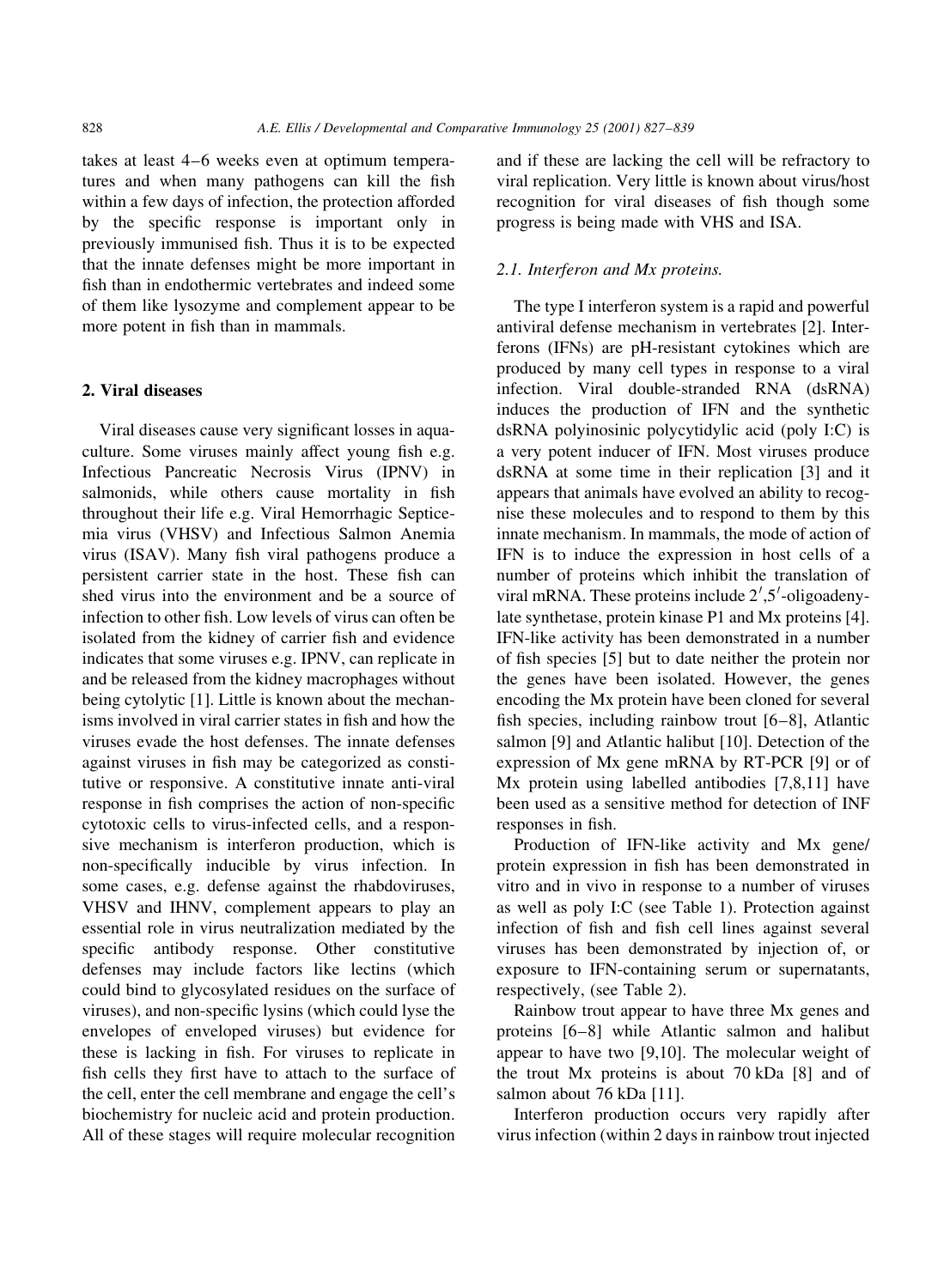#### Table 1

Production of Interferon-like activity and Mx protein by fish and fish cells. Abbreviations: AS Atlantic salmon cell line: CHSE chinook salmon embryo cell line(this cell line is unable to produce INF in response to virus or stimulation with Poly I:C but is able to respond to INF and produce Mx protein and be protected from viral infection, [11]; HK head kidney; FHM fathead minnow cell line; IHNV infectious hematopoietic necrosis virus: IPNV infectious pancreatic necrosis virus: VHSV viral hemorrhagic septicemia virus

| <b>INF-like</b> activity     |                                              | Mx protein                                     |                                           |        |
|------------------------------|----------------------------------------------|------------------------------------------------|-------------------------------------------|--------|
| In response to               | Expressed in                                 | In response to                                 | Expressed in                              | Ref.   |
| <b>VHSV</b>                  | Rainbow trout                                |                                                |                                           | [29]   |
| <b>IPNV</b>                  | Rainbow trout                                |                                                |                                           | [29]   |
| IHNV; poly $I:C$             | Rainbow trout HK macrophages                 |                                                |                                           | [30]   |
| VHSV(active and inactivated) | Rainbow trout blood and<br>kidney leucocytes |                                                |                                           | [31]   |
| <b>VHSV</b>                  | RTG <sub>2</sub>                             |                                                |                                           | $[32]$ |
| <b>IPNV</b>                  | <b>FHM</b>                                   |                                                |                                           | [33]   |
| <b>IPNV</b>                  | RTG <sub>2</sub>                             |                                                |                                           | [34]   |
| Poly I:C                     | Atlantic salmon HK<br>macrophages (by 24 h)  | <b>INF</b> from Atlantic<br>salmon macrophages | Macrophages (by 48 h);<br>AS cells; CHSE. | [11]   |
|                              |                                              | Poly I:C                                       | Macrophages; AS cells<br>(but not CHSE)   | [11]   |
|                              |                                              | Poly I:C injected salmon                       | Hepatocytes                               | [11]   |
|                              |                                              | Poly I:C injected salmon                       | Liver, gills, HK (after 2 days)           | [9]    |

#### Table 2

Protection in fish and fish cell lines against viral infections by interferon-like activity

| Protection: in      | to          | by                                                                     | Reference: |
|---------------------|-------------|------------------------------------------------------------------------|------------|
| Rainbow trout       | VHS.        | Serum from trout infected with VHSV 2 days previously                  | $[35]$     |
| Rainbow trout       | <b>VHS</b>  | Supernatants from VHSV-stimulated trout leucocytes                     | [31]       |
| Chum/sockeye salmon | <b>IHN</b>  | Injection of poly I:C.                                                 | $[36]$     |
| Atlantic salmon     | ISA         | Injection of poly I:C                                                  | $[5]$      |
| Cell cultures:      |             |                                                                        |            |
| $RTG-2$             | <b>IPNV</b> | Supernatants from VHSV-stimulated trout leucocytes                     | [31]       |
| <b>CHSE</b>         | <b>IHNV</b> | Supernatants from Rainbow trout HK leucocytes stimulated with poly I:C | [30]       |
| <b>CHSE</b>         | <b>IPNV</b> | Supernatants from Atlantic salmon macrophages stimulated with poly I:C | [11]       |

with VHSV; [12] and occurs in very young fish (rainbow trout fry of less than 0.2 gm, 600 degree days; [13]). In isolated Atlantic salmon macrophages stimulated with poly I:C, peak interferon production occurred within 24 h and peak Mx protein production after 48 h [11]. In Atlantic salmon injected with poly I:C, Mx protein was produced by various tissues within 2 days and for at least 14 days [9]. Thus, IFN-mediated antiviral defense mechanisms are able to respond during the early stages of a viral infection and this has led many authors to believe that IFN responses provide some degree of protection until the specific immune defenses are able to respond. However, serum IFN levels in rainbow trout following experimental infection with VHSV do not correlate with resistance and more closely reflect the level of viraemia ie it is the most susceptible fish which show the highest IFN responses (see below).

Recent work with DNA vaccines against VHS and IHN has shown that they not only stimulate the production of antibodies and protection but they also induce the expression of Mx genes in the muscle tissues of the rainbow trout at the site of injection [13]. Interestingly, the control DNA plasmid lacking the viral glycoprotein gene insert did not induce any of these responses. Work in the author's laboratory has confirmed this. Furthermore, protection against VHS can be found as early as 1 week after DNA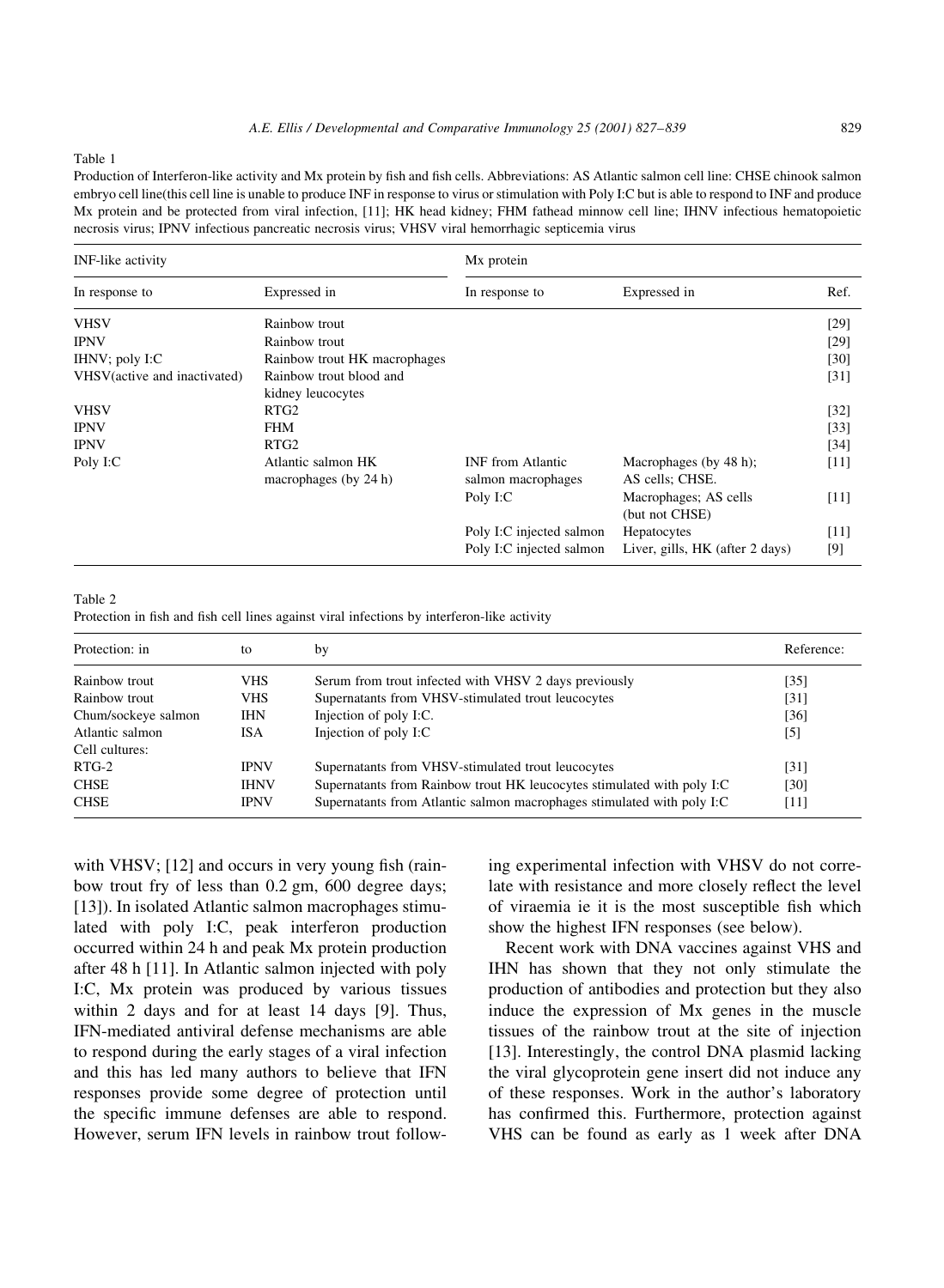vaccination, a time when Mx genes were already being expressed, while antibodies to the VHSV were not detected until between 4 and 8 weeks postvaccination (McLauchlan, unpublished). It thus seems likely that DNA vaccines may induce a rapid protection against viruses, which is mediated by the innate non-specific IFN responses while long-term protection is mediated by the specific immune responses.

## 2.2. Anti-viral cytotoxic cells

Although it is well established in higher vertebrates that natural killer (NK) cells are important in limiting the spread of virus by lysing infected cells in the early stages of infection, very little work has been done to investigate this aspect in fish. However, it is apparent that such mechanisms do exist in fish. Kidney leucocytes of normal rainbow trout and Atlantic salmon. while showing some in vitro cytotoxicity for RTG-2 and AS cells (tissue culture cell lines derived from rainbow trout and Atlantic salmon, respectively), were significantly more cytotoxic when the cell lines were infected with IPNV [14,15]. Because NK-like activity is shown by leukocytes in assays using allogeneic cells, even when the target cells are not infected with virus, clearer evidence for anti-viral cytotoxic cells was provided using a channel catfish autologous system [16]. Here, autologous catfish lymphoid cell lines, which were experimentally infected with Channel Catfish virus, were killed by peripheral blood leukocytes from the same (nonimmunized) individual fish, while non-infected autologous target cells were not. Furthermore, the results of these workers indicated that the cytotoxic cells responsible for killing allogeneic targets were a different population from those responsible for killing viralinfected targets. These workers also showed that blocking late viral gene expression in the infected target cells with acycloguanosine did not affect the level of cytotoxicity indicating that expression of early viral gene products was sufficient to render the target cells susceptible to lysis. Thus, the defensive power of these cytotoxic cells is clear, as they are capable of destroying infected cells even before the entire viral genome has been expressed to produce new infective particles.

## 2.3. Miscellaneous innate anti-viral defenses

## 2.3.1. Glucan-induced

Rainbow trout injected ip with glucan were more resistant to immersion challenge with IHNV than saline injected controls [17]. This increase in resistance took about 3 weeks to develop and lasted for up to 58 days. The mechanism of this resistance is not understood but it did not correlate with serum neutralising antibody production which was, paradoxically, lower in the serum of surviving glucan-injected fish than the controls

#### 2.3.2. Complement

The ability of salmonid antibodies to neutralize the rhabdoviruses, VHSV and IHNV, is dependent on the presence of complement [18]. Results indicate that the classical complement pathway is involved but attempts to demonstrate the involvement of C3 have not been successful and the full mechanism of the role of complement is still unknown [19]. It is possible that the requirement for complement is related to the enveloped nature of rhabdoviruses and depends on the membranolytic activity of complement lysing the virus particle. Non-enveloped viruses e.g. IPNV do not require complement for antibody to neutralize them.

## 2.3.3. Genetic resistance

There are strong indications that genetic traits are involved in resistance of rainbow trout against VHS. Using gynogenetic reproduction it has been possible to obtain highly resistant families of trout after only two generations [20]. Brook trout (Salvelinus fontinalis) are highly resistant to VHS and this resistance is transmitted to triploid hybrids between rainbow trout dams and brook trout sires [12]. When hybrids and rainbow trout were challenged with VHSV by either immersion or injection, mortalities were much lower in the hybrids. Surprisingly, while viraemia was lower in the hybrids, so was the interferon responses. Interferon levels reflected the level of viraemia, both of which were high in the susceptible rainbow trout, as well as the few moribund and dead hybrids. Thus, there was no correlation between resistance and interferon responses, in fact the opposite was apparent.

Other attempts to identify the mechanism of resistance against VHS have focussed on comparisons of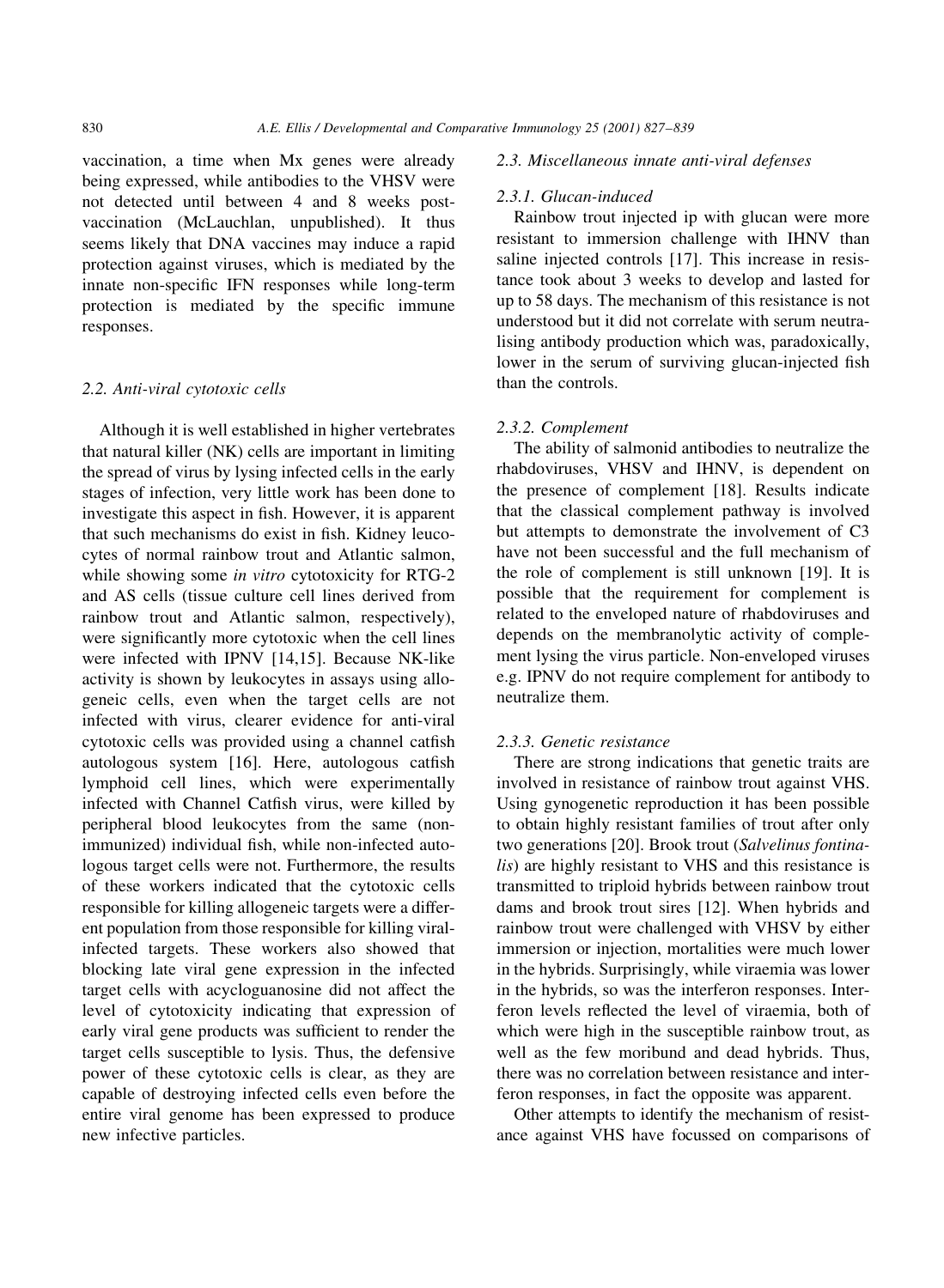allelic variations in the complement component C3 as well as MHC between resistant and susceptible families of rainbow trout [21,22] but once again with no success. The basis of this genetically determined VHS-resistance in rainbow trout has thus still to be elucidated.

## 2.3.4. Host/virus compatibility

The integumental tissues of fish are important as the portal of entry of viruses and they may be considered as a barrier to infection in resistant fish or as a primary site of attachment and replication in susceptible fish. This hypothesis was tested [23] in two strains of rainbow trout, one which was susceptible to VHS by both immersion and injection challenge and another which was only susceptible to injection challenge. A strain of rainbow/brook trout hybrid, which was resistant to both routes of challenge, was also studied. Pectoral fins, gills and skin were excised and immersed in a VHSV suspension for 1 h. To assess differences in viral adsorption, the tissues and supernatant were titred for virus. Titres in the tissues were very low, indicating that only very few particles had attached to the tissues, and no differences were detected between the tissues from different fish. This was confirmed in the supernatants, which showed no decrease in the original titre. Replication of virus in the excised tissues was assayed after 3 days of culture. Viral multiplication in all the tissues excised from susceptible trout was very high while there was no indication that virus replication occurred at all in any of the hybrid tissues. In trout that were susceptible to injection challenge only, replication of VHSV occurred only in the skin. A possible interpretation of this is that the pieces of skin used were composed not only of epidermal layers that could be resistant to viral replication, but also inner layers of dermis and blood vessels in which virus could have been able to replicate. Thus, the susceptibility of different host cells to support viral replication may reflect different levels of resistance in fish to VHS.

Recently, progress has been made in understanding the mechanisms of how ISAV attaches and enters Atlantic salmon cell lines. This virus attaches to sialic acid residues on the surface of the host cell, leading to endocytosis of the virus by the cell. Fusion of the virus with the host cell membrane takes place in the endosome and is dependent on low pH. The viral genome is then released into the cytosol of the cell [24]. It is known that large structural diversity occurs in sialoglycoproteins [25] and certain types of sialoconjugates appear to be unique to salmonids [26]. This is relevant because it is known that such host cell surface receptors are major determinants of host range and tissue tropism for many viruses of higher vertebrates [27]. Thus, the precise nature of the type of sialic acid residues recognised by ISAV may provide a means of identifying more or less resistant salmon for selective breeding purposes.

# 2.4. Conclusions

It is particularly evident from studies on VHS in rainbow trout that innate defenses can play a very important role in resistance to viral infections but we have virtually no understanding of the mechanisms involved. While few studies have yet been performed to correlate resistance with innate defense responses, serum interferon responses and differences in C3 and MHC genes do not appear to explain differences in resistance to VHS. No studies have yet been performed to find correlates with anti-viral cytotoxic cells.

It has long been recognised that many viral diseases have a limited host range even amongst very closely related viruses. For example, marine strains of VHSV are not virulent or have low virulence in rainbow trout though virulence can be increased by repeatedly passaging the virus through rainbow trout [28]. It seems possible that innate differences in susceptibility of fish to different viruses resides in differences in the ability of viruses to attach to, enter or replicate in different fish host cells. It would, therefore, be of interest to study the ability of different fish cells isolated in vitro (especially superficial tissues that are likely to be the first site of viral adsorption and multiplication), to support viral replication and produce interferon and Mx protein. Finally, much more work is required to identify the molecular receptors on the surface of susceptible fish cells which may allow means of modulating their structure or availability to the virus or identifying resistant strains of fish for selective breeding.

## 3. Bacterial diseases

The innate defense mechanisms of fish against bacteria include production of broad-spectrum anti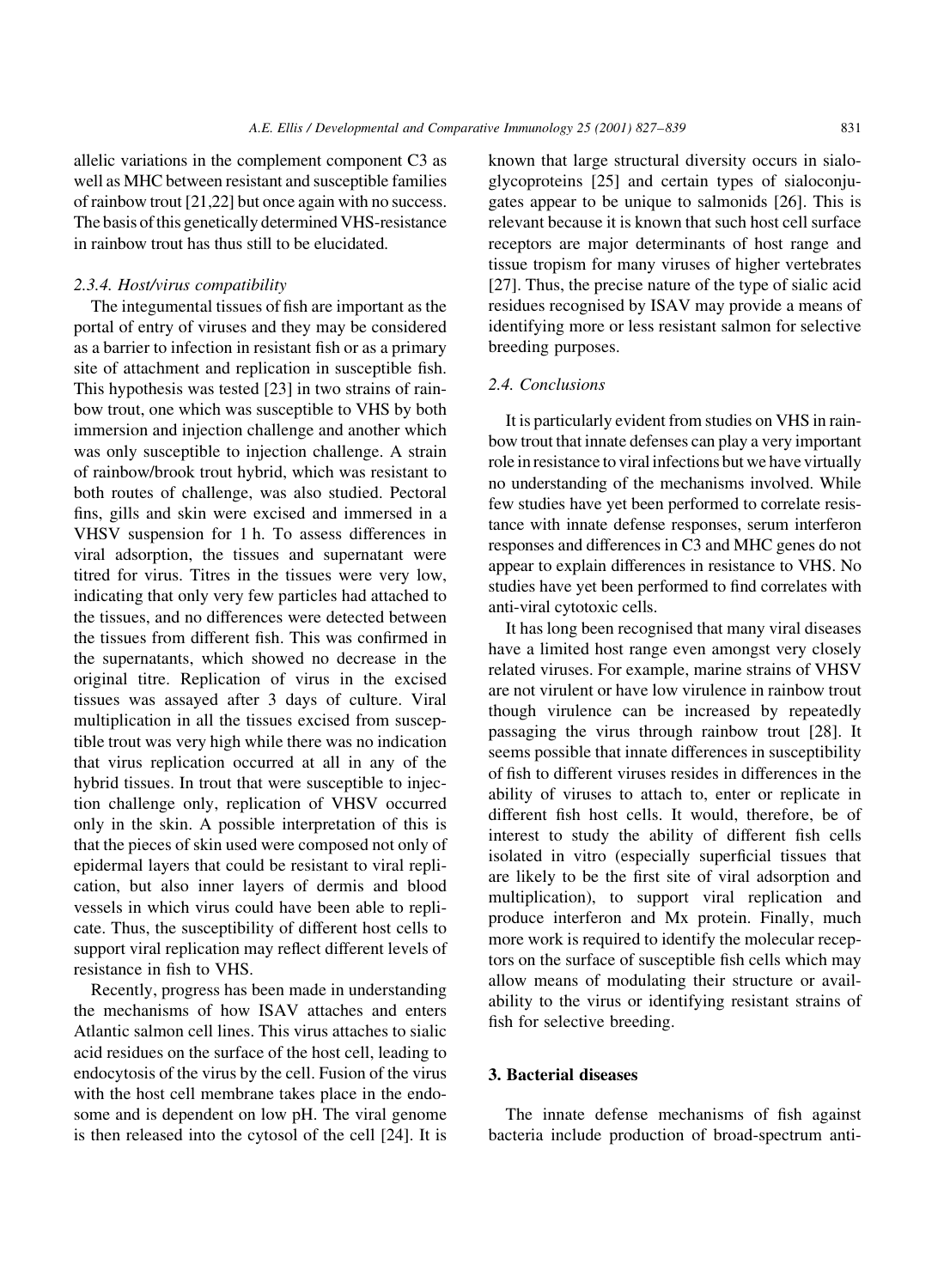microbial substances and acute phase proteins, nonclassical complement activation, release of cytokines, inflammation and phagocytosis. The nature and mechanisms of many of these defenses are reviewed in other articles of this volume. While these mechanisms provide potent defenses against invasion against saprophytic environmental bacteria, pathogenic bacteria have evolved means of avoiding many of them. In some cases, non-immunised fish appear to co-exist with highly virulent bacterial pathogens in a carrier state, without showing any signs of morbidity [37], so presumably the innate mechanisms of defense provide some degree of protection. However, disease out-breaks and mortalities often result from the fish being stressed and presumably these defense mechanisms being compromised. Very little is known or understood about such interactions.

## 3.1. Integumental innate defenses

Many observations suggest the importance of innate defenses in the integument of fish. For instance it is well known that rainbow trout are virtually resistant to immersion challenge by Aeromonas salmonicida while Atlantic salmon are very susceptible. However, there is little difference in the LD50 when these fish species are injected with the bacteria [38].

#### 3.1.1. Mucus

The protective role of skin mucus has been demonstrated by carefully removing mucus with a swab and then challenging turbot [39] or ayu [40] with Vibrio anguillarum and inducing increased mortality. The precise mechanisms of this protection are not known and are probably multifactorial. Mucus is continually being produced and sloughed from the integumental surface thus physically trapping and preventing bacteria from attaching to the epithelium and having an opportunity to invade the fish's tissues. Mucus also contains many substances with antibacterial activities and these may play important roles.

#### 3.1.2. Anti-bacterial peptides

These substances have been identified from mucus secretions of a number of fish species [41] but little is yet known about their ability to kill fish-pathogenic bacteria. Pathogenic strains of A. salmonicida are less susceptible to cecropin P1 (an antibacterial peptide derived from the pig) than non-pathogenic strains lacking the A-layer, but they were, nevertheless, killed by higher concentrations [42]. The gene encoding the anti-bacterial peptide pleurocidin has been cloned from the winter flounder and shown to be predominantly expressed in skin and intestinal tissue and the gene is first expressed as early as 13 days posthatch [86]. Thus these peptides may provide an important line of defence before development of the specific immune response in larval fish. Synthetic pleurocidin has recently been shown to protect coho salmon from infection by *V. anguillarum* [87].

## 3.1.3. Proteases

Trypsin-like proteases and cathepsin L and B proteases have been found in skin mucus of a number of fish species [43]. The ability of these enzymes to lyse formalin-killed V. anguillarum has led to the suggestion that they may play a role in defense against bacteria but their action on live bacteria does not appear to have been studied yet.

#### 3.1.4. Lectins

Once bacteria have made contact with their fish host, many pathogenic species can adhere to the mucus and the epithelial cells by surface molecules known as adhesins [44]. Frequently, these interactions involve binding of carbohydrates. Once the bacterium has attached to the host cell, the latter is induced to endocytose the bacterium which can then grow and spread in the host to produce disease [45].

Lectins are a group of proteins with different specificities for binding carbohydrates [46]. They have been found in salmon eggs [47], serum [48–50] and mucus [51]. These lectins are  $Ca^{2+}$ -dependent and can agglutinate a number of fish bacterial pathogens. Their role in defence is still unclear but in mammals they can have opsonic and complement-activating properties [46]. It is possible that an important role of lectins in fish mucus is to bind to the carbohydrates on the surface of bacteria which are involved in attachment to the integumental cells. This could block attachment and subsequent invasion of the host, but such experiments have not yet been done.

## 3.1.5. Lysozyme

This enzyme can attack the peptidoglycan layer of bacterial cell walls causing them to lyse. Lysozyme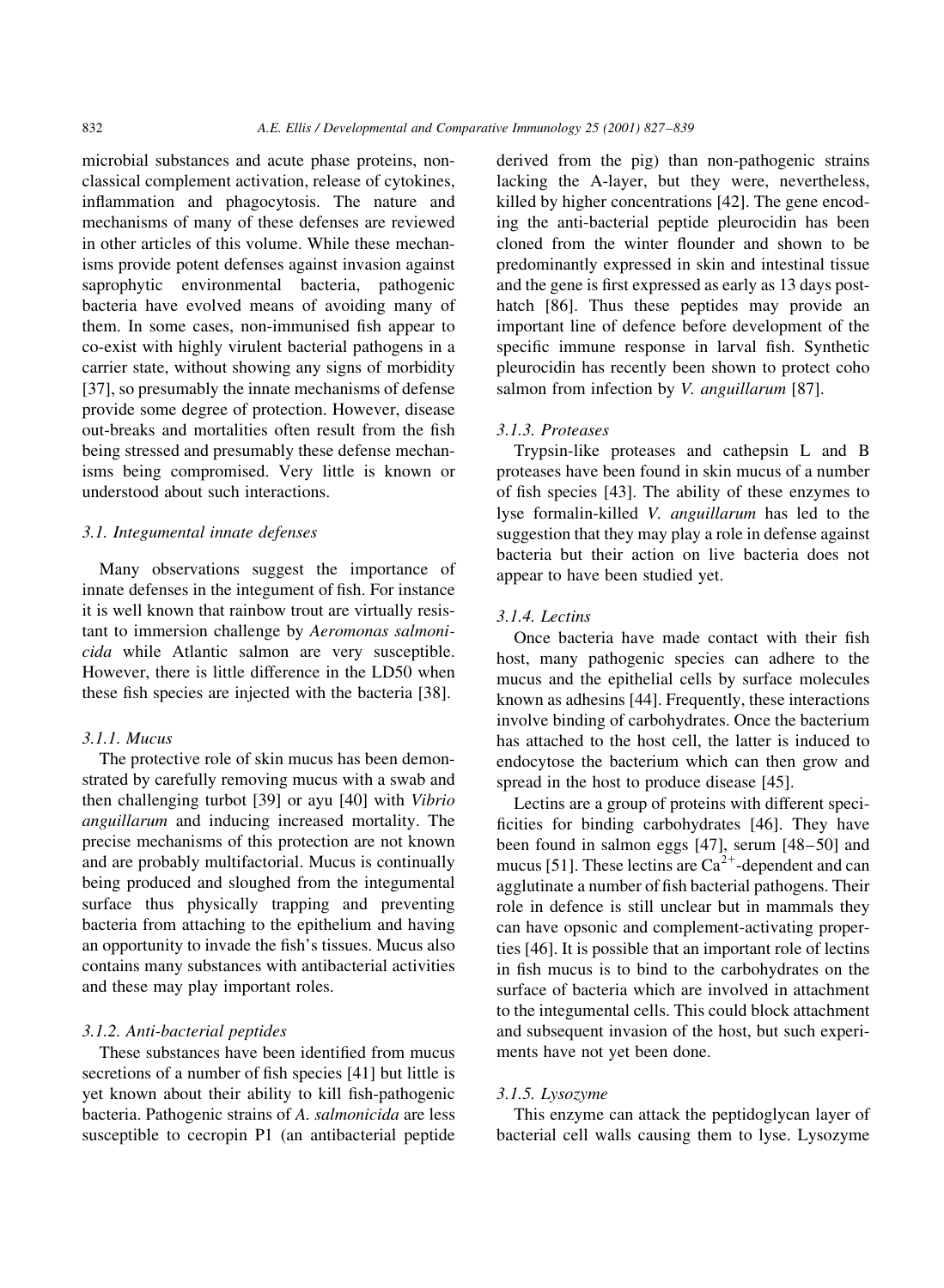has been found in fish mucus, serum and ova [52]. Peritoneal macrophages and blood neutrophils contain lysozyme and the latter are thought to be the source of serum lysozyme [84]. The production of lysozyme by Atlantic salmon macrophages in vitro is enhanced in the presence of yeast glucan or bacterial lipopolysaccharide [85]. Fish lysozyme occurs in two forms and one of these appears to be much more bactericidal than lysozyme of higher vertebrates [94]. There are several reports of lysozyme isolated from fish serum and ova, being bactericidal even for important fish pathogens like A.salmonicida and A. hydrophila (see Ref. [52]).

## 3.2. Systemic innate humoral defenses

If bacteria are successful in crossing the integumental defenses there are a number of plasma proteins which may prevent further spread of the infection. Some of the proteins mentioned above as present in the mucus also occur in higher concentration in the serum, e.g. lysozyme and lectins. However, probably the most important of the serum defense factors is the complement system because of its activating effects on the cellular defenses.

#### 3.2.1. Complement

The complement of teleost fish can be activated directly by lipopolysaccharide (LPS), which is a major constituent of the cell wall of Gram-negative bacteria. This is the so-called alternative complement pathway (ACP) and results in lysis of the cell membrane of many non-virulent bacteria. However, the species of bacteria that cause disease in fish are resistant to being killed by this mechanism [52], though some can be killed when the complement is activated by the classical (antibody-mediated) pathway, e.g. V. anguillarum serogroup O1 [53,54]. Nevertheless, complement has another important innate defense function. During its activation on the bacterial cell wall, two components are important for recruiting phagocytes. The C5a component is released from the complement complex and is a potent chemotaxin for macrophages and neutrophils. These cells have receptors for the C3b component which remains attached to the bacteria, which are then more readily phagocytosed (see below). The ACP activity is very high in fish serum compared with mammals [55] suggesting this pathway is very important in the defense mechanisms of fish.

## 3.2.2. Lectins

As mentioned above, lectins have been isolated from the serum of a number of fish but evidence for their role in defense is only recently coming to light. A mannose-binding lectin, isolated from the serum of Atlantic salmon, has been shown to have opsonising activity for a virulent strain of A. salmonicida and furthermore, lectin-coated bacteria induced the macrophages to produce an enhanced respiratory burst and were more susceptible to being killed by the macrophages [82].

An N-acetyl-galactosamine-binding lectin has been isolated from the serum of blue gourami [50]. This lectin was shown to have opsonising activity and lectin-treated virulent Aeromonas hydrophila cells were killed in the presence of complement [83]. Furthermore, supernatants obtained from lectinstimulated macrophage cultures exhibited significant bacterial-killing activities [83].

# 3.2.3. Pentraxins: C-reactive protein (CRP) and serum amyloid protein (SAP)

These serum proteins are usually acute-phase proteins in mammals but in fish they appear to be consitutively expressed and may show only a slight increase or decrease in concentration during inflammatory responses [56,57]. Pentraxins are capable of binding to a number of polysaccharide structures in the presence of  $Ca^{2+}$  ions. Their role in defense is not well understood but in mammals they are capable of activating complement and phagocytes have receptors for them. While there are many reports of the presence of pentraxins in the serum, mucus and ova of fish there is only one report of CRP binding to bacteria (V. anguillarum) and activating complement with enhanced phagocytosis [58]. From the widespread occurrence of pentraxins in fish and the relatively high concentrations in serum  $(50-300 \text{ µg/ml}; [56])$ , it is to be expected that they play an important role in defense mechanisms and more research is merited.

## 3.2.4. Bacterial growth inhibitors

3.2.4.1. Transferrin and the hypoferraemic response. Bacteria, like other cells, require iron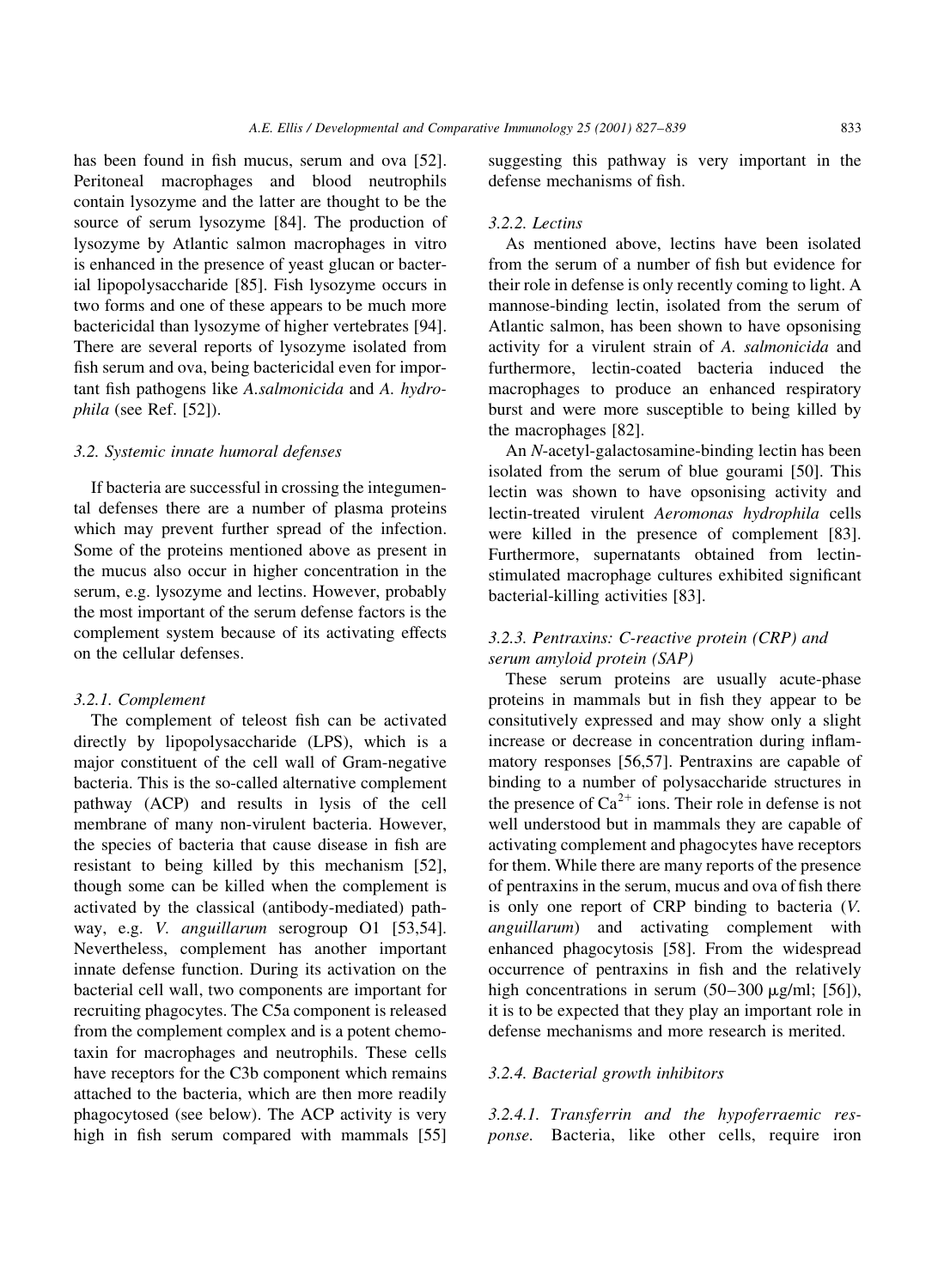as a co-factor for many enzyme systems but in the host the availability of iron is highly restricted by being bound to the high-affinity iron-binding protein, transferrin, in the plasma. Most bacteria are thereby unable to grow in the host tissues. However, pathogenic bacteria have evolved several ways of overcoming this defense by producing high-affinity ironsequestering mechanisms of their own [52]. Nevertheless, as a further step to reduce the availability of iron to pathogenic bacteria, vertebrates show a hypoferraemic response. In mammals, the LPS of Gramnegative bacteria results in the release of interleukin-1 (IL1) from macrophages and this stimulates neutrophils to release lactoferrin. The latter removes iron from plasma transferrin forming lactoferrin-iron complexes that are rapidly sequestered by the liver [59,60]. In fish there is no evidence to date of the existence of lactoferrin but the presence of an ironbinding activity at low pH in lysates of Atlantic salmon leucocytes suggests that it is present [61]. However, the ability of fish to express the hypoferraemic response following injection of LPS has been clearly demonstrated [62,63]. Furthermore, bovine lactoferrin has been shown to enhance the respiratory burst of rainbow trout macrophages in vitro [88] and to increase resistance to bacterial and infection after oral administration [89].

A novel role of transferrin in fish has recently been reported. During mixed lymphocyte reactions or mitogenic stimulation of goldfish kidney leukocytes, proteolytic fragments of transferrin were released and these fragments, but not the full length transferrin, were able to induce the production of nitric oxide by LPS-stimulated goldfish macrophage cultures [90]. Thus, as monocytes infiltrate inflammatory sites, transferrin-derived peptides may initiate the differentiation of these cells into mature tissue macrophages with enhanced bactericidal properties.

3.2.4.2. Anti-proteases. For bacteria to invade and grow in the fish tissues they need to digest host proteins as a source of amino acids. Fish plasma contains a number of protease inhibitors, principally a1-anti-protease, a2-anti-plasmin and a2-macroglobulin  $(a2M)$  which may play a role in restricting the ability of bacteria to invade and grow in vivo. However, once again it appears that highly adapted pathogenic bacteria have evolved evasive mechanisms. For

example, the highly toxic serine protease produced by A. salmonicida is resistant to a1-anti-protease. This is regarded as a universal serine protease inhibitor and represents over 80% of the anti-protease activity in salmonid plasma. Nevertheless, the A. salmonicida serine protease is inhibited by a2M [64]. The ability of salmonid plasma to inhibit this bacterial protease has been correlated with between species differences in susceptibility to furunculosis [65,66] and within species differences in rainbow trout [67].

## 3.3. Systemic innate cellular defenses

## 3.3.1. Inflammatory response and phagocytes

If bacteria gain entry into the tissues of the fish an inflammatory response is induced with the ultimate influx of phagocytes which have potent bactericidal properties. The inflammatory response in the peritoneal cavity of rainbow trout following the intraperitoneal injection of bacteria has been studied in detail [68–71]. The resting peritoneal cavity contains a population of leucocytes comprised of macrophages (about  $40\%$ ), lymphocytes (about  $55\%$ ) and neutrophils (about 2%). Following injection of bacteria, the macrophage population rapidly phagocytosed the bacterial cells. Over the next 24–48 h, there was a marked increase (500-fold) in the number of neutrophils in the cavity and a more modest increase in the number of macrophages (eight-fold increase by 96 h). By 48 h, neutrophils were about five times more numerous than macrophages. Neutrophils were also highly phagocytic if any bacteria were remaining at the time they entered the peritoneal cavity from the circulation. Once the bacteria were cleared this response subsided and the resting population level of peritoneal cells was re-established by about 15 days. Of particular interest in these studies was the observation that following the infiltration of neutrophils into the peritoneal cavity, many of the macrophages now contained myeloperoxidase and glycogen granules derived from the neutrophils. Resting macrophages do not contain these substances and the authors speculated that the macrophages could make use of these neutrophil components to enhance their own bactericidal activity. This possible cooperation between macrophages and neutrophils at the site of an in vivo inflammatory response has been omitted from all the experiments dealing with the ability of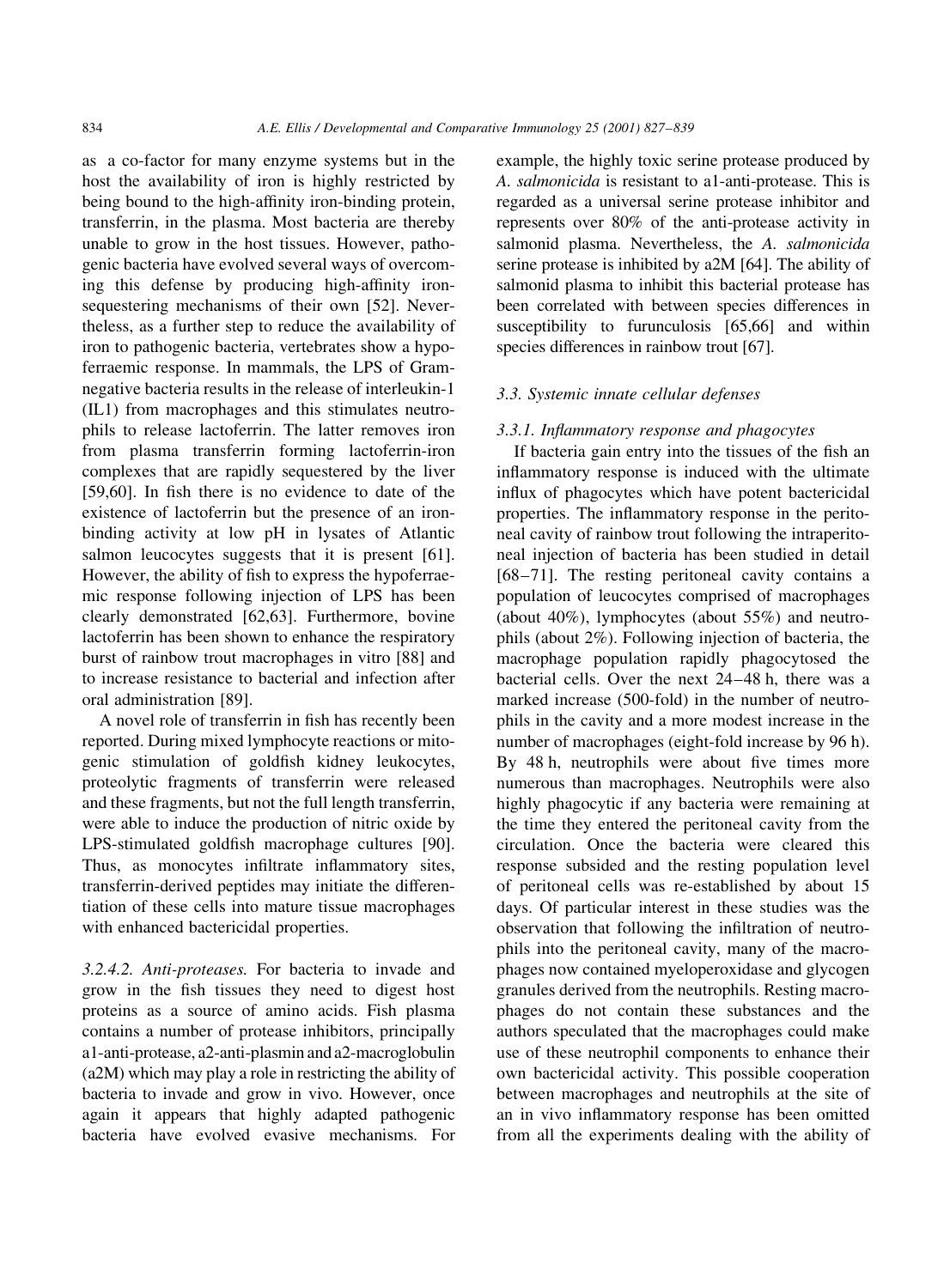these cells to kill bacteria in vitro and some of the data describing the resistance of some pathogenic bacteria to macrophage killing e.g. virulent A. salmonicida [72] and *V. anguillarum* serogroup O2a [73] may have under-estimated the killing power of macrophages and neutrophils combined.

## 3.3.2. The control of inflammation

The initiation of inflammation is highly complex and multifactorial. A number of blood enzyme systems, including the clotting system, the kinin system and the complement system play a major role and while little is known of the details in fish it is clear that they share many similarities to their mammalian counterparts [74]. For example, during the activation of the complement system by bacteria (directly by the alternative pathway or indirectly by lectins or CRP) the anaphylactic factors C3a and C5a are produced (75). In mammals, these factors induce the release of vasoactive amines (histamine or 5hydroxytryptamine; 5-HT) from platelets and mast cells. In fish, thrombocytes and eosinophilic granular cells (EGCs) probably play an equivalent role, though histamine does not appear to be present in fish and the observed degranulation of EGCs by bacterial products may result in the release of 5-HT [76,95,96]. The amines induce local vasodilatation and extravasation of neutrophils and monocytes into the infected site. The C5a component of the activated complement also has chemotactic activity for fish phagocytes [75] and thus they accumulate at the site of infection. This influx of phagocytes is further stimulated by cytokines and eicosanoids. In mammals, bacteria and LPS stimulate macrophages to secrete interleukin-1 (IL1) which sequentially stimulates the release of eicosanoids, which have pro-inflammatory and chemotactic activity [77]. In fish, a similar process is apparent as LPS has been shown to induce IL-1 production by trout leukocytes [78] and the production of eicosanoids(with leukocyte chemotactic activity) by a variety of leukocytes has been reported [79].

## 3.3.3. Phagocytosis

The phagocytosis of bacteria by fish macrophages and neutrophils first requires attachment of the bacteria to the surface of the phagocyte. This may involve hydrophobic interactions or sugar/lectin interactions [74]. However, the most active promoter of phagocytosis is the C3 component of complement, which is bound to the bacterial surface LPS directly via the alternative pathway or indirectly via lectins or CRP [74]. The mannose-binding lectin of Atlantic salmon is able to opsonise A. salmonicida even in the absence of complement [82].

#### 3.3.4. Phagocyte bactericidal mechanisms

Fish macrophages and neutrophils both produce bactericidal reactive oxygen species (ROS) during the respiratory burst on contact with or during phagocytosis of bacteria [74,80]. Neutrophils contain large amounts of myeloperoxidase, which in mammals is involved in the production of bactericidal hypohalite ions (principally from iodine) and presumably the same can occur in fish [52]. Another bactericidal mechanism, is the production of nitric oxide (NO) [91] and subsequent peroxynitrite and hydroxyl ions by fish macrophages [74]. An interesting observation is that following ip. injection of bacteria (Renibacter*ium salmoninarum*) into rainbow trout, the kidney showed expression of nitric oxide synthase (the enzyme which produces NO) but a more rapid and sustained response was detected in the gill tissue [81]. This indicates that the gill tissue is capable of mounting a strong bactericidal response, but the cell type (presumably macrophages) has not yet been identified.

## 3.4. Conclusions

It is plainly evident that innate mechanisms of defense play a vital role in preventing bacterial diseases in fish, yet there is still much to understand. An interesting situation is in the embryos and larvae of fish which do not have a specific immune system. When larvae of Atlantic salmon were challenged with Yersinia ruckeri 2 weeks after hatching, mortalities reached only 8%. As the fish aged they became more susceptible with mortalities reaching 13% when challenged at 4 weeks post-hatch and 60% when challenged from 6 weeks onwards [92]. A similar greater resistance of very young salmonids to furunculosis has also been noted [93]. This strongly suggests that some unidentified factors originating from the mother provided considerable protection against bacterial challenge, and this declined as the larvae aged. Eggs are rich in several non-specific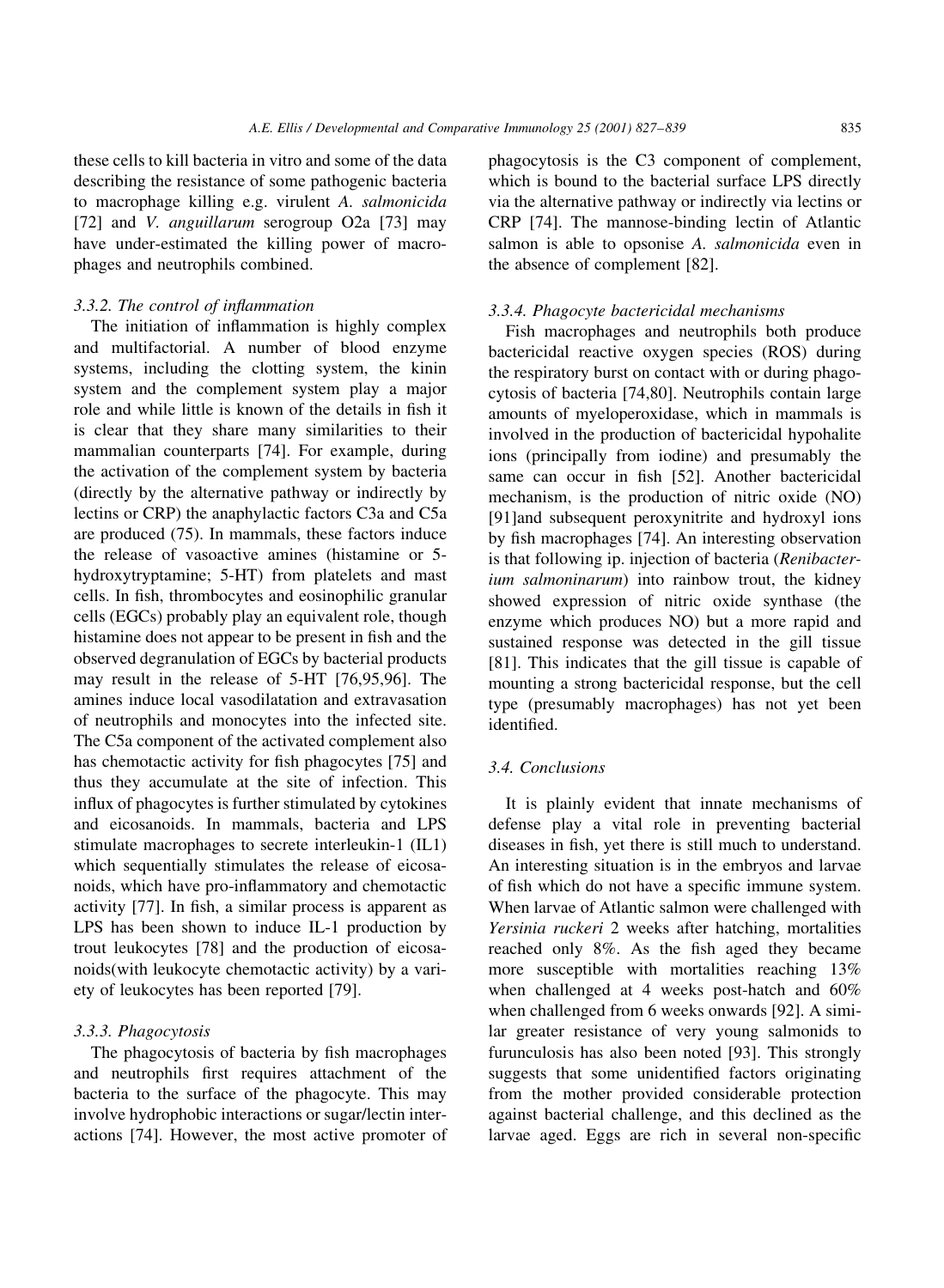defense factors, like lectins and lysozyme (the source of the latter probably being the ovary) [97], and macrophages differentiate early in embryonic development [98]. It is important to know more about these defense mechanisms and if the health status of the mother might affect the survival rates of her eggs and larvae. Such considerations are important for both farmed and wild fish populations.

## 4. Concluding remarks

Innate protective mechanisms are the first line of defense against disease and in a healthy population of fish that are only subjected to a low infection pressure from pathogens in the environment, these mechanisms provide adequate protection from disease. However, under the intensive conditions of aquaculture, some of the innate defenses are easily compromised, particularly the mucus and epidermal barriers by physical abrasions and this can allow pathogens to more easily gain access to the tissues which are rich in potential nutrients. The systemic innate defenses produce a very hostile environment for most microorganisms but most pathogens have developed mechanisms for avoiding these defenses and once the integumental defenses have been breached they may be able to multiply and cause disease in a few individuals. Moribund and dead fish release very large numbers of pathogens into the water and this increased infection pressure places the rest of the population in a farm at great risk. In these cases, the defense system needs to be enhanced by the specific immune system in order to combat the higher infection pressure and hence the importance of vaccination.

## **References**

- [1] Johansen L-H, Sommer A-I. Multiplication of infectious pancreatic necrosis virus (IPNV) in head kidney and blood leucocytes isolated from Atlantic salmon, Salmo salar L. J Fish Dis 1995;18:147-56.
- [2] Samuel CE. Antiviral actions of interferon. Interferon-regulated cellular proteins and their surprisingly selective antiviral activities. Virology 1991;183:1-11.
- [3] Jacobs BL, Langland JO. When two strands are better than one: the mediators and modulators of the cellular responses to double-stranded RNA. Virology 1996;219:339-49.
- [4] Stark GR, Kerr IM, Williams BR, Silverman RH, Schreiber

RD. How cells respond to interferons. Ann Rev Biochem 1998:67:227-64.

- [5] Robertsen B. Modulation of the non-specific defence of fish by structurally conserved microbial polymers. Fish Shellfish Immunol 1999;9:269-90.
- [6] Trobridge GD, Leong JAC. Characterization of a rainbow trout Mx gene. J Interferon Cytokine Res 1995;15:691-702.
- [7] Trobridge GD, Chiou PP, Leong JC. Cloning of the rainbow trout (Oncorhynchus mykiss) Mx2 and Mx3 cDNAs and characterization of trout Mx protein in salmon cells. J Virol 1997;71:5304-11.
- [8] Trobridge GD, Chiou PP, Kim CH, Leong JC. Induction of the Mx protein of rainbow trout Oncorhynchus mykiss in vitro and in vivo with poly I:C dsRNA and infectious hematopoietic necrosis virus. Dis Aquat Org 1997;30:91-98.
- [9] Robertsen B, Trobridge G, Leong J. Molecular cloning of the double-stranded RNA inducible Mx genes of Atlantic salmon (Salmo salar L.). Dev Comp Immunol 1997;21:397-412.
- [10] Jensen V, Robertsen B. Cloning of a Mx cDNA from Atlantic halibut (Hippoglossus hippoglossus) and characterization of Mx mRNA expression after treatment of halibut with doublestranded RNA or infectious pancreatic necrosis virus. J Interferon Cytokine Res 2000;20:701-10.
- [11] Nygaard R, Husgard S, Sommer A-I, Leong JC, Robertsen B. Induction of Mx protein by interferon and double-stranded RNA in salmonid cells. Fish Shellfish Immunol 2000;10:435-50.
- [12] Dorson M, Torchy C, De Kinkelin P. Viral haemorrhagic septicaemia virus multiplication and interferon production in rainbow trout and in rainbow trout  $\times$  brook trout hybrids. Fish Shellfish Immunol 1994;4:369-81.
- [13] Boudinot P, Blanco M, de Kinkelin P, Benmansour A, Combined DNA. immunization with the glycoprotein gene of viral hemorrhagic septicemia virus and infectious hematopoietic necrosis virus induces double-specific protective immunity and nonspecific responses in rainbow trout. Virology 1998;249:297-306.
- [14] Moody CE, Serreze DV, Reno PW. Non-specific cytotoxic activity of teleost leukocytes. Dev Comp Immunol 1985;9:51-64.
- [15] Yoshinaga K, Okamoto N, Kurata O, Ikeda Y. Individual variations of natural killer activity of rainbow trout leukocytes against IPN virus-infected and uninfected RTG-2 cells. Fish Pathol 1994;29:1-4.
- [16] Hogan RJ, Stuge TB, Clem LW, Miller NW, Chinchar VG. Anti-viral cytotoxic cells in the channel catfish (Ictalurus punctatus). Dev Comp Immunol 1996;20:115-27.
- [17] LaPatra SE, Lauda KA, Jones GR, Shewmaker WS, Bayne CJ. Resistance to IHN virus infection in rainbow trout is increased by glucan while subsequent production of serum neutralising activity is decreased. Fish Shellfish Immunol 1998;8:435-46.
- [18] Lorenzen N, LaPatra SE. Immunity to rhabdoviruses in rainbow trout:the antibody response. Fish Shellfish Immunol 1999;9:345-60.
- [19] Lorenzen N, Olesen NJ, Koch C. Immunity to VHS virus in rainbow trout. Aquaculture 1999;172:41-61.
- [20] Dorson M, Quillet E, Hollebecq MG, Torhy C, Chevassus B. Selection of rainbow trout resistant to viral haemorrhagic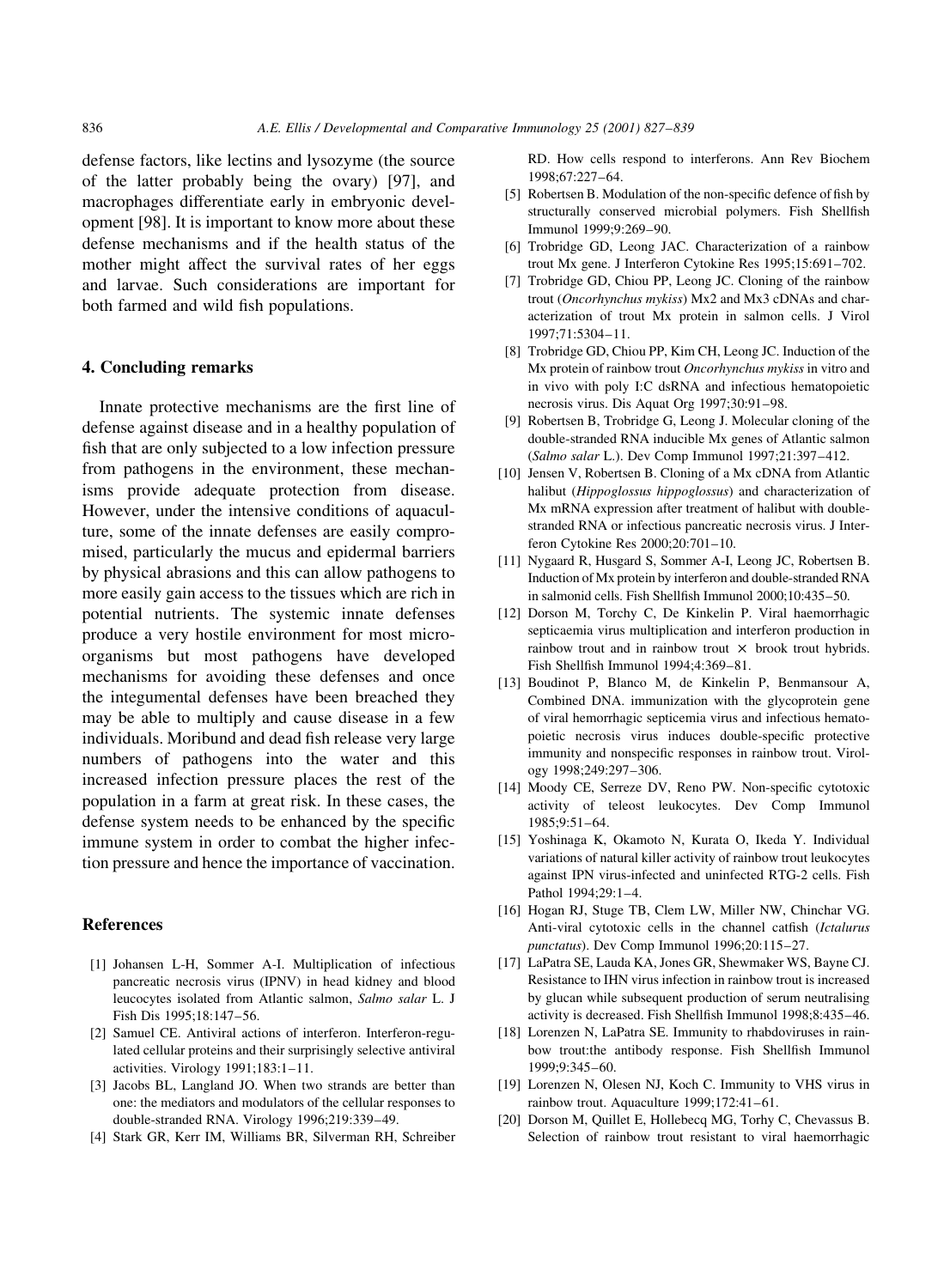septicaemia virus and transmission of resistance by gynogenesis. Vet Res 1995;26:361-8.

- [21] Slierendrecht WJ, Olesen NJ, Juul-Madsen HR, Lorenzen N, Henryon M, Berg P, Sondergaard J, Koch C. Rainbow trout offspring with different resistance to viral haemorrhagic septicaemia and MHC polymorphism. Fish Shellfish Immunol  $2001;11$  in press.
- [22] Slierendrecht WJ, Olesen NJ, Lorenzen N, Jorgensen PEV, Gottschau A, Koch C. Genetic alloforms of rainbow trout (Oncorhynchus mykiss) complement C3 and resistance to viral haemorrhagic septicaemia under experimental conditions. Fish Shellfish Immunol 1996;6:235-7.
- [23] Dorson M, Torhy C. Viral haemorrhagic septicaemia virus replication in external tissue excised from rainbow trout and hybrids of different susceptibilities. J Fish Dis 1993;16:403-8.
- [24] Eliassen TM, Froystad MK, Dannevig BH, Jankowska M, Brech A, Falk K, Romoren K, Gjoen T. Initial events in infectious salmon anaemia virus infection: evidence for the requirement of a low-pH step. J Virol 2000;74:218-27.
- [25] Reuter G, Gabius HJ. Sialic acids structure-analysis-metabolism-occurrence-recognition. Biol Chem 1996;377:325-42.
- [26] Iwasaki M, Inoue S, Troy FA. A new sialic acid analogue, 9-O-acetyl- deaminated neuraminic acid, and alpha-2,8-linked O-acetylated poly(N-glycolylneuraminyl) chains in a novel polysialoglycoprotein from salmon eggs. J Biol Chem 1990;265:2596-602.
- [27] Lentz TL. The recognition event between virus and host cell receptor: a target for antiviral agents. J Gen Virol 1990;71:751-66.
- [28] Snow M, Cunningham CO. Virulence and nucleotide sequence analysis of marine viral haemorrhagic septicaemia virus following in vivo passage in rainbow trout Oncorhynchus mykiss. Dis Aquat Org 2000;42:17-26.
- [29] Dorson M, De Kinkelin P, Torchy C. Interferon synthesis in rainbow trout fry following infection with infectious pancreatic necrosis virus. Fish Shellfish Immunol 1992;2:311-3.
- [30] Congleton J, Sun B. Interferon-like activity produced by anterior kidney leucocytes of rainbow trout stimulated in vitro by infectious hematopoietic necrosis virus or poly I:C. Dis Aquat Org 1996;25:185-95.
- [31] Rogel-Gaillard C, Chilmonczyk S, de Kinkelin P. In vitro induction of interferon-like activity from rainbow trout leucocytes stimulated by Egtved virus. Fish Shellfish Immunol 1993;3:383-94.
- [32] Bernard J, Bearzotti-Le Berre M, de Kinkelin P. Viral haemorrhagic septicaemia in rainbow trout: attempt to relate interferon production, antibody synthesis and structure of the virus with the mechanism of virulence. Ann Inst Pasteur/Virologie 1985;136E:13-26.
- [33] Gravell M, Malsberger RG. A permanent cell line from the Fathead Minnow (Pimephales promelas). Ann NY Acad Sci 1965;126:555-65.
- [34] De Sena J, Rio G. Partial purification and characterization of RTG-2 fish cell interferon. Inf Imm 1975;11:815-22.
- [35] De Kinkelin P, Dorson M, Hattenberger-Baudouy AM. Interferon synthesis in trout and carp after viral infection. Dev Com Immunol 1982;2:167-74.
- [36] Eaton WD. Antiviral activity in four species of salmonids following exposure to poly (I)-poly(C). Dis Aquat Org  $1990.9.193 - 8$
- [37] Hiney M, Smith P, Bernoth E-M. Covert Aeromonas salmonicida infections. In: Bernoth E-M, Ellis AE, Midtlyng PJ, Olivier G, Smith P, editors. Furunculosis: multidisciplinary fish disease research. San Diego: Academic Press, 1997. p. 54-97.
- [38] Secombes CJ, Olivier G. Host-pathogen interactions in salmonids. In: Bernoth E-M, Ellis AE, Midtlyng PJ, Olivier G, Smith P, editors. Furunculosis: multidisciplinary fish disease research. London: Academic Press, 1997. p. 269-96.
- [39] Fouz B, Devesa S, Gravningen K, Barja JL, Toranzo AE. Antibacterial action of the mucus of turbot. Bull Eur Fish Pathol 1990;10:56-59.
- [40] Kanno T, Nakai T, Muroga K. Mode of transmission of vibriosis among ayu Plecoglossus altivelis. J Aquat Anim Health  $1989:1:2-6.$
- [41] Smith VJ, Fernandes JMO, Jones SJ, Kemp GD, Tatner MF. Antibacterial proteins in rainbow trout, Oncorhynchus mykiss. Fish Shellfish Immunol 2000;10:243-60.
- [42] Henry MA, Secombes CJ. The A-layer influences the susceptibility of Aeromonas salmonicida to antibacterial peptides. Fish Shellfish Immunol 2000;10:637-42.
- [43] Aranishi F, Mano N. Antibacterial cathepsins in different types of ambicoloured Japanese flounder skin. Fish Shellfish Immunol 2000;10:87-89.
- [44] Wang XH, Leung KY. Biochemical characterization of different types of adherence of *Vibrio* species to fish epithelial cells. Microbiology 2000;146:989-98.
- [45] Wang XH, Oon HL, Ho GWP, Wong WSF, Lim TM, Leung KY. Internalization and colonization are important virulence mechanisms in vibrio-fish epithelial interactions. Microbiology 1998;144:2987-3002.
- [46] Arason GJ. Lectins as defense molecules in vertebrates and invertebrates. Fish Shellfish Immunol 1996;6:277-89.
- [47] Yousif AN, Albright LJ, Evelyn TPT. Interaction of coho salmon, Oncorhynchus kisutch, egg lectin with the pathogen A. salmonicida. Dis Aquat Org 1995;21:193-9.
- [48] Ewart KV, Johnson SC, Ross NW. Identification of a novel pathogen-binding lectin in salmon serum. Comp Biochem Physiol Part C 1999;123:9-15.
- [49] Hoover GJ, El-Mowafi A, Simko E, Kocal TE, Ferguson HW, Hayes MA. Plasma proteins of rainbow trout (Oncorhynchus mykiss) isolated by binding to lipopolysaccharide from Aeromonas salmonicida. Comp Biochem Physiol Part B 1998;120:559-69.
- [50] Fock WL, Chen CL, Lam TJ, Sin YM. Isolation and characterisation of a serum lectin from blue gourami, Trichogaster trichopterus (Pallus). Fish Shellfish Immunol 2000;10:489-504.
- [51] Itami T, Ishida Y, Endo F, Kawazoe N, Takahashi Y. Haemagglutinins in the skin mucus of ayu. Fish Pathol 1993;28:41-47.
- [52] Ellis AE. Immunity to bacteria in fish. Fish Shellfish Immunol 1999;9:291-308.
- [53] Boesen HT, Pedersen K, Larsen JL, Koch C, Ellis AE. Vibrio anguillarum resistance to rainbow trout (Oncorhynchus mykiss) serum: The role of lipopolysaccharide. Inf Imm 1999;67:294-301.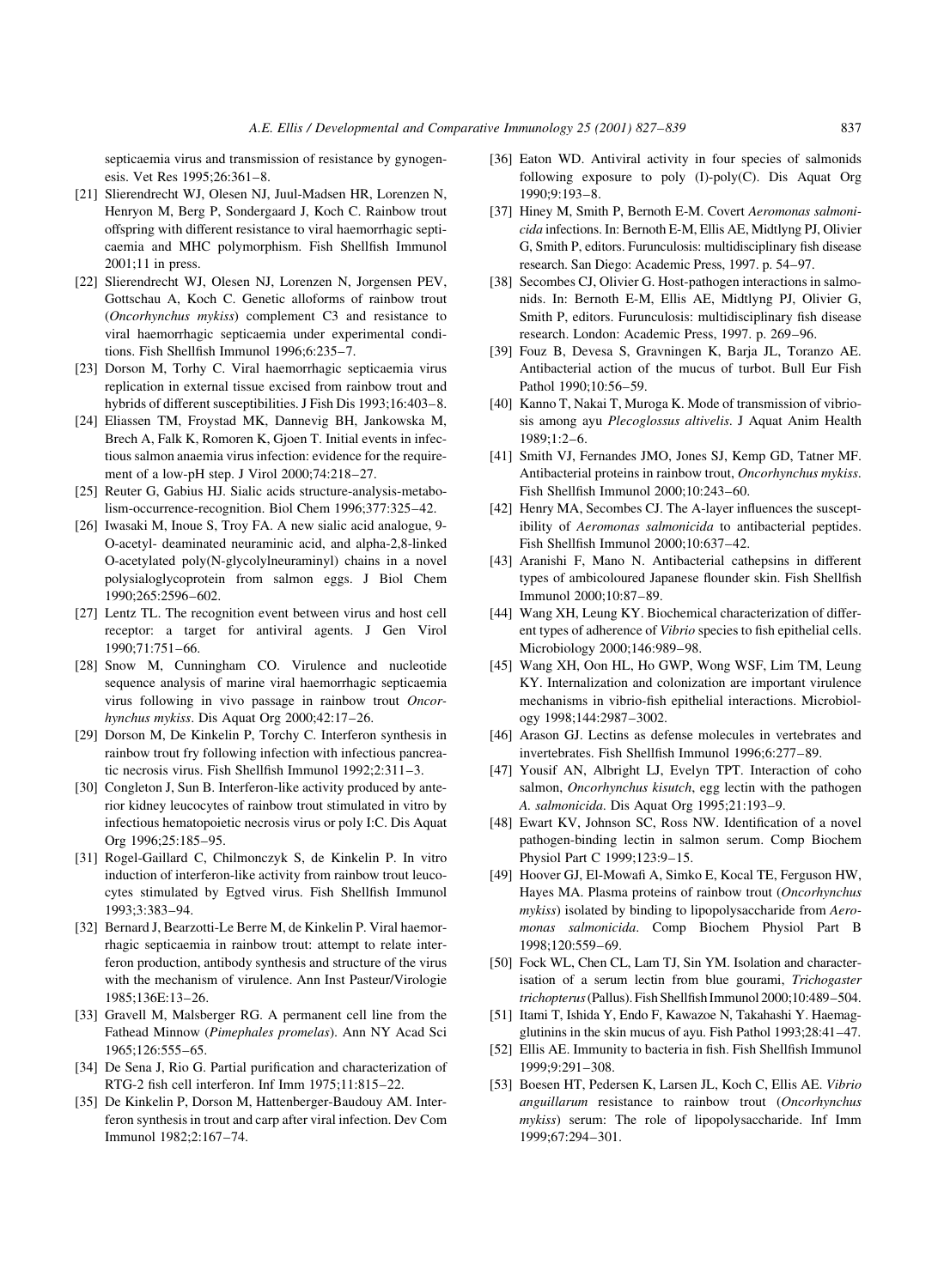- [54] Boesen HT, Larsen JL, Ellis AE. Bactericidal activity by subagglutinating levels of rainbow trout (Oncorhynchus mykiss) antiserum to Vibrio anguillarum serogroup O1. Fish Shellfish Immunol 1999;9:633-6.
- [55] Yano T. The non-specific immune system. In: Iwama G, Nakanishi T, editors. The fish immune system: organism, pathogen and environment. San Diego: Academic Press, 1996. p. 105-57.
- [56] Lund V, Olafsen JA. A comparative study of pentraxin-like proteins in different fish species. Dev Comp Immunol 1998;22:185-94.
- [57] Lund V, Olafsen JA. Changes in serum concentration of a serum amyloid P-like pentraxin in Atlantic salmon, Salmo salar L., during infection and inflammation. Dev Comp Immunol 1999;23:61-70.
- [58] Nakanishi T, Kodama H, Murai T, Mikami T, Izawa H. Activation of rainbow trout complement by C-reactive protein. Am J Vet Res 1991:52:397-401.
- [59] Weinberg ED. Iron depletion: a defence against intracellular infection and neoplasia. Life Sciences 1992;50:1289-97.
- [60] Brock J. Lactoferrin: a multifunctional immunoregulatory protein. Immunol Today 1995;16:417-9.
- [61] Langston AL, Bricknell IR, Ellis AE. Iron-binding capacity of peripheral blood leucocyte lysates from Atlantic salmon (Salmo salar L). In: Barnes AC, Davidson GA, Hiney MP, McIntosh D, editors. Methodology in fish disease research. Aberdeen, Scotland: Fisheries Research Services, 1998. p.  $111 - 6$
- [62] Congleton JL, Wagner EJ. Acute phase hypoferraemic response to lipopolysaccharide in rainbow trout. Comp Biochem Physiol 1991;98A:195-200.
- [63] Langston AL, Johnstone R, Ellis AE. The kinetics of the hypoferraemic response and changes in levels of alternative complement activity in diploid and triploid Atlantic salmon, following injection of lipopolysaccharide. Fish Shellfish Immunol 2001; in press.
- [64] Ellis AE. Inhibition of the Aeromonas salmonicida extracellular protease by a2-macroglobulin in the serum of rainbow trout. Microbial Pathogenesis 1987;3:167-77.
- [65] Ellis AE, Stapleton KJ. Differential susceptibility of salmonid fishes to furunculosis correlates with differential enhancement of Aeromonas salmonicida extracellular protease activity. Microbial Pathogenesis 1988;4:299-304.
- [66] Freedman SJ. The role of alpha 2-macroglobulin in furunculosis: a comparison of rainbow trout and brook trout. Comp Biochem Physiol 1991;98B:549-53.
- [67] Cipriano RC. Resistance of salmonids to Aeromonas salmonicida: relation between agglutinins and neutralizing activities. Trans Am Fish Soc 1983;112:95-99.
- [68] Afonso A, Lousada S, Silva J, Ellis AE, Silva MT. Neutrophil and macrophage responses to inflammation in the peritoneal cavity of rainbow trout (Oncorhynchus mykiss). A light and electron microscopic cytochemical study. Dis Aquat Org 1998;34:27-37.
- [69] Afonso A, Silva J, Lousada S, Ellis AE, Silva MT. Uptake of neutrophils and neutrophilic components by macrophages in the inflamed peritoneal cavity of rainbow trout (Oncorhynchus mykiss). Fish Shellfish Immunol 1998;8:319-38.
- [70] Afonso A, Macedo PM, Ellis AE, Silva MT. Glycogen granules in resting and inflammatory rainbow trout phagocytes: an ultrastructural study. Dis Aquat Org 2000;42:101-10.
- [71] Afonso A, Ellis AE, Silva MT. Leucocyte population of the unstimulated peritoneal cavity of rainbow trout (Oncorhynchus mykiss). Fish Shellfish Immunol 1997;7:335-48.
- [72] Barnes AC, Bowden TJ, Horne MT, Ellis AE. Peroxide inducible catalase in Aeromonas salmonicida subsp salmonicida protects against exogenous hydrogen peroxide and killing by activated macrophages. Microbial Pathogenesis 1999;26:149-58.
- [73] Boesen HT, Larsen JL, Ellis AE. In vitro interactions between rainbow trout (Oncorhynchus mykiss) macrophages and Vibrio anguillarum serogroup O2a. Fish Shellfish Immunol [in press].
- [74] Secombes CJ. The nonspecific immune system: cellular defenses. In: Iwama G, Nakanishi T, editors. The fish immune system: organism, pathogen and environment. San Diego: Academic Press, 1996. p. 63-103.
- [75] Yano T. The nonspecific immune system: humoral defense. In: Iwama G, Nakanishi T, editors. The fish immune system: organism, pathogen and environment. San Diego: Academic Press, 1996. p. 105-57.
- [76] Reite O. Mast cells/eosinophilic granular cells of teleostean fish: a review focusing on staining properties and functional responses. Fish Shellfish Immunol 1998;8:489-513.
- [77] Davidson J, Kerr A, Guy K, Rotondo D. Prostaglandin and fatty acid modulation of Escherichia coli O157 phagocytosis by human monocytic cells. Immunology 1998;94:228-34.
- [78] Secombes CJ, Zou J, Laing K, Daniels GD, Cunningham C. Cytokine genes in fish. Aquaculture 1999;172:93-102.
- [79] Rowley AF, Knight J, Lloyd-Evans P, Holland JW, Vickers PJ. Eicosenoids and their role in immune modulation in fish-a brief review. Fish Shellfish Immunol 1995:5:549-67.
- [80] Lamas J, Ellis AE. Atlantic salmon (Salmo salar) neutrophil responses to Aeromonas salmonicida. Fish Shellfish Immunol 1994;4:210-9.
- [81] Campos-Perez JJ, Ward M, Grabowski PS, Ellis AE, Secombes CJ. The gills are an important site of iNOS expression in rainbow trout Oncorhynchus mykiss after challenge with the Gram-positive pathogen Renibacterium salmoninarum. Immunology 2000;99:153-61.
- [82] Ottinger CA, Johnson SC, Ewart KV, Brown LL, Ross NW. Enhancement of anti-Aeromonas salmonicida activity in Atlantic salmon (Salmo salar) macrophages by a mannosebinding lectin. Comp Biochem Physiol C 1999;123:53-59.
- [83] Fock WL, Chen CL, Lam TJ, Sin YM. Roles of an endogenous serum lectin in the immune protection of blue gourami, Trichogaster trichopterus (Pallus) against Aeromonas hydrophila. Fish Shellfish Immunol 2001;11:
- [84] Murray CK, Fletcher TC. The immunohistochemical localization of lysozyme in plaice (Pleuronectes platessa L.) tissues. J Fish Biol 1976;9:329-34.
- [85] Paulsen SM, Engstad RE, Robertsen B. Enhanced lysozyme production in Atlantic salmon (Salmo salar L.) macrophages treated with yeast B-glucan and bacterial lipopolysaccharide. Fish Shellfish Immunol 2001;11:in press.